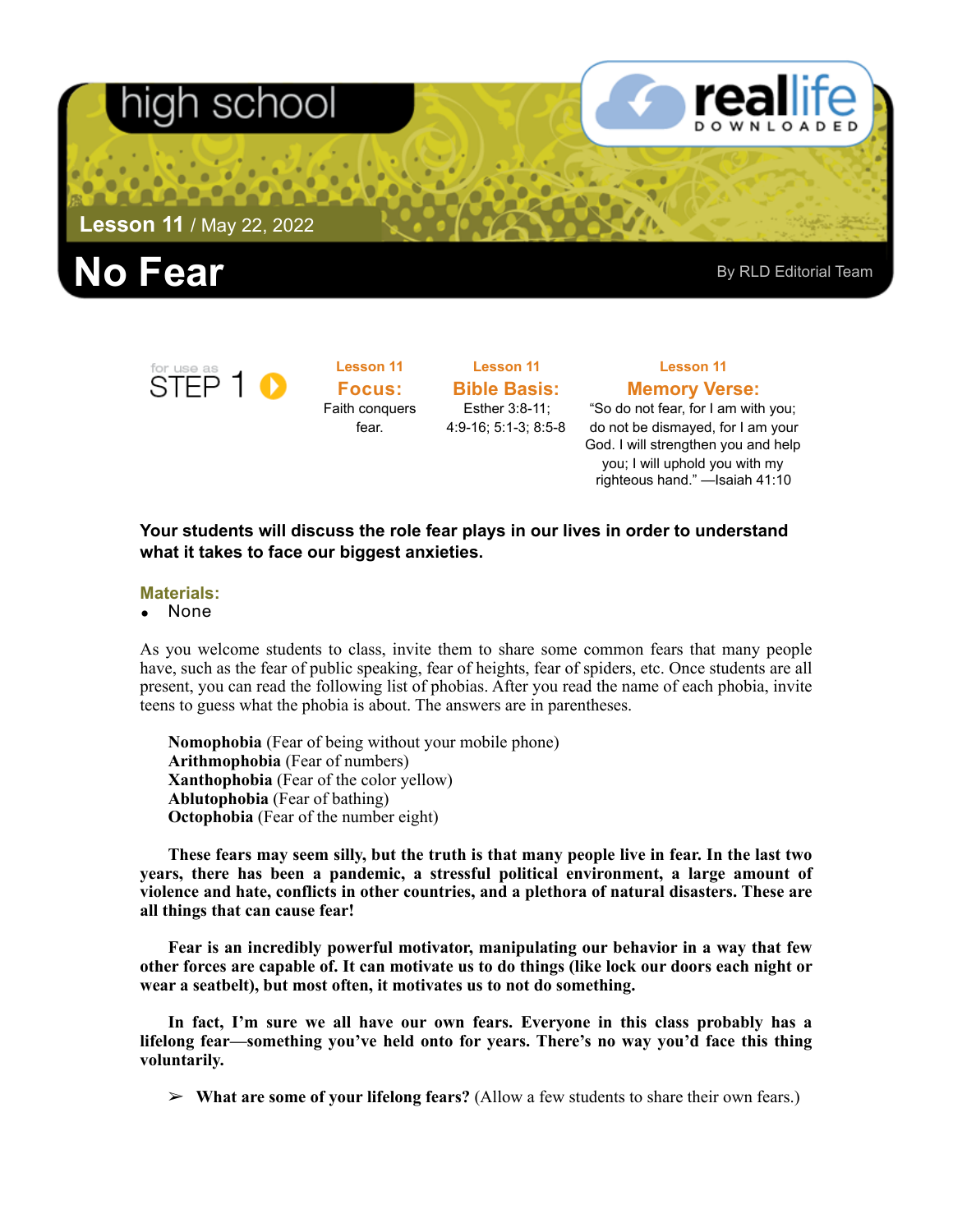➢ **What would it take for you to willingly face this fear?** (Answers may include money, fame, or personal achievement.)

**Even though fear is all in our heads, that doesn't make it any less challenging to overcome. Our mind is a powerful regulator, and it can take a lot to ignore its warnings. Thankfully, God** *wants* **to make us courageous! He wants to take our fears and replace them with courage instead. In fact, He's already done this countless times for brave Christians throughout history.** 

**Today, we'll look at the story of Esther to see how she overcame her fears by faith.** 

Source: [https://www.therecoveryvillage.com/mental-health/phobias/related/](https://www.therecoveryvillage.com/mental-health/phobias/related/weird-phobias/) [weird-phobias/](https://www.therecoveryvillage.com/mental-health/phobias/related/weird-phobias/)

(Continue on to Steps 2 and 3 in your teacher's guide; your Step 4 appears below.)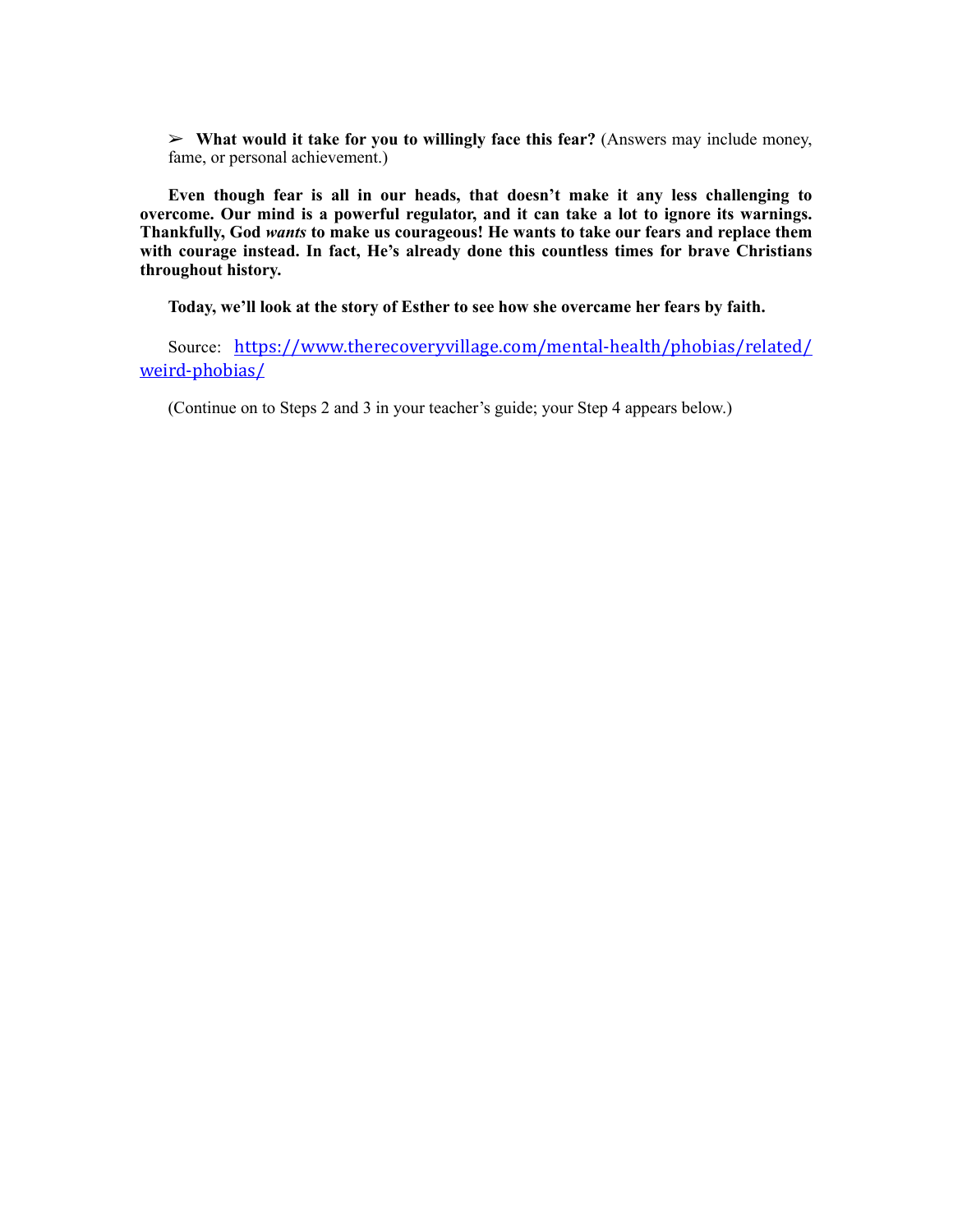# -SCI

**Lesson 11** / May 22, 2022





**Lesson 11 Focus:**  Faith conquers fear.

**Lesson 11 Bible Basis:** Esther 3:8-11; 4:9-16; 5:1-3; 8:5-8

### **Lesson 11 Memory Verse:**

"So do not fear, for I am with you; do not be dismayed, for I am your God. I will strengthen you and help you; I will uphold you with my righteous hand." —Isaiah 41:10

#### **Materials:**

- Pens/pencils (1 per student)
- Paper (1 sheet per student)
- Optional: Whiteboard and marker or screenshared document

**Many times, fear is born from uncertainty: We don't know what's going to happen and it's that lack of confidence that keeps us from doing brave things. Take the classic 'ice pick in a bag' magic trick. The illusionist asks the participant to slam their hand down on one of several paper bags; one of them contains a hidden ice pick. Fear is created by not knowing which bag the ice pick is under. We're afraid something like this might happen by accident.** 

**God has already gone ahead of us. All that's left is for us to listen to His guidance and live a life of courage in our faith.** 

Hand out pens/pencils and papers to students. If your class is meeting online, invite them to have those materials ready.

Instruct your teens to find a quiet space and meditate on the following questions for a few minutes. You may want to write the questions on the whiteboard or screenshared document so they can refer to them during this process.

- What is the source of your courage?
- In what areas are you still relying on your own understanding?
- What would it take to move your self-confidence to God-confidence?

Once your teens have spent sufficient time answering these questions, gather them together and ask the following:

➢ **What are some things that God wants you to do, but fear has stood in your way?**  (Answers may include taking a stand against something that is wrong, sharing the Gospel, standing for beliefs that differ from what others are sharing, showing God's love to someone who friends might make fun of, choosing a college, etc.)